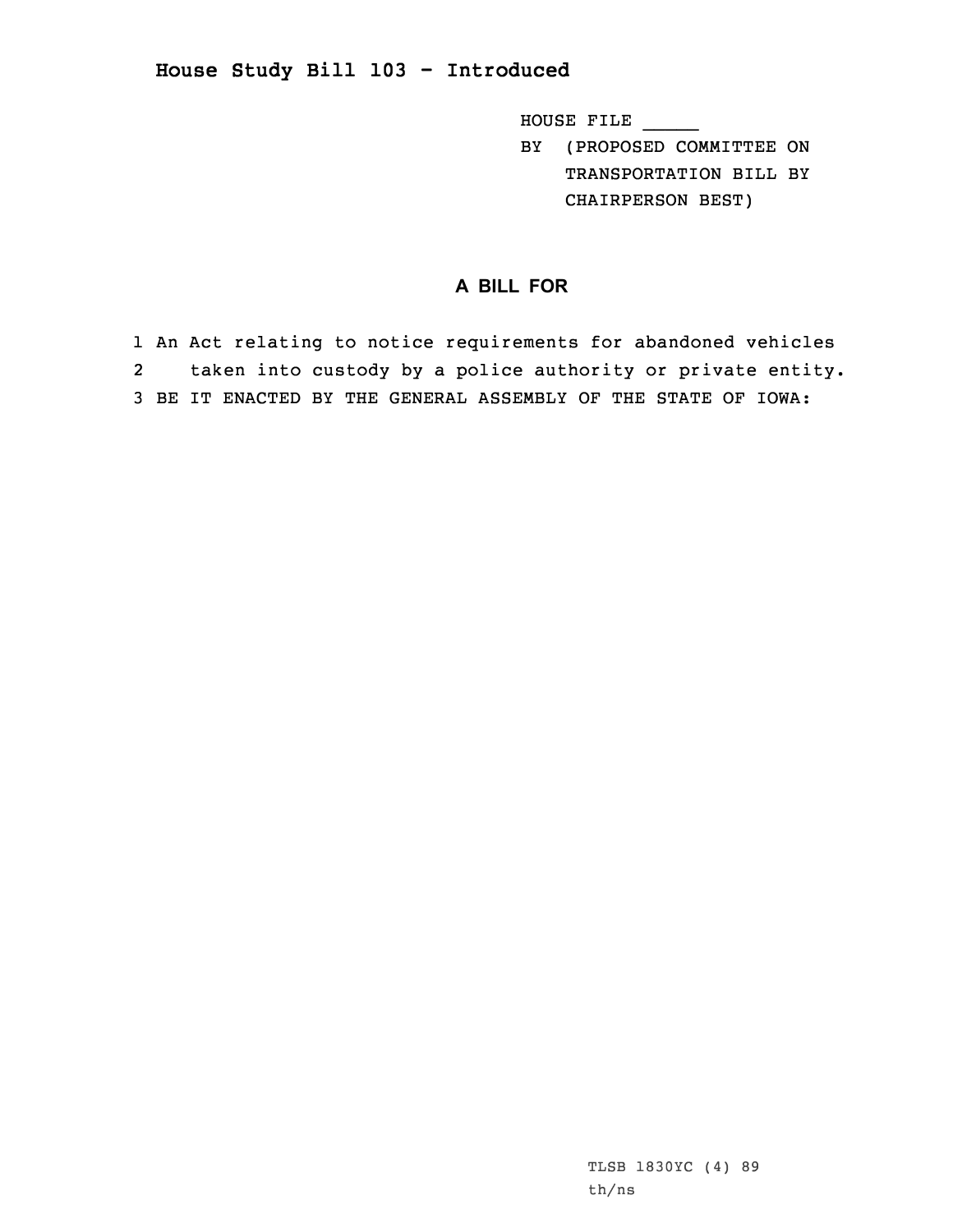1 Section 1. Section 321.89, subsection 3, Code 2021, is 2 amended to read as follows:

3 3. *Notification of owner, lienholders, and other claimants.* 4 *a.* <sup>A</sup> police authority or private entity that takes into 5 custody an abandoned vehicle shall notify, within send notice 6 by certified mail that the vehicle has been taken into custody 7 no more than twenty days, by certified mail, after taking 8 custody of the vehicle. Notice shall be sent to the last 9 known address of record of the last known registered owner of 10 the vehicle, all lienholders of record, and any other known ll claimant to the vehicle <del>or to personal property found in th</del>e 12 vehicle, addressed to the parties' last known addresses of 13 record, that the abandoned vehicle has been taken into custody. 14 *b.* Notice shall be deemed given when mailed. The notice 15 shall describe include all of the following:

16 (1) <sup>A</sup> description of the year, make, model, and vehicle 17 identification number of the vehicle, describe the personal 18 property found in the vehicle, set forth the.

19 (2) The location of the facility where the vehicle is being 20 held, and inform.

21 (3) Information for the persons receiving the notice of their right to reclaim the vehicle and personal property contained therein within ten days after the effective date of the notice. Persons may reclaim the vehicle or personal property upon payment of all towing, preservation, and storage charges resulting from placing the vehicle in custody and upon payment of the costs of notice required pursuant to this 28 subsection. The notice shall also state

29 (4) A statement that  $\frac{1}{2}$  the failure of the owner, lienholders, or claimants to exercise their right to reclaim the vehicle or personal property within the time provided shall be deemed <sup>a</sup> waiver by the owner, lienholders, and claimants of all right, title, claim, and interest in the vehicle or personal property 34 and.

35 (5) <sup>A</sup> statement that failure to reclaim the vehicle or

-1-

LSB 1830YC (4) 89  $th/ns$   $1/3$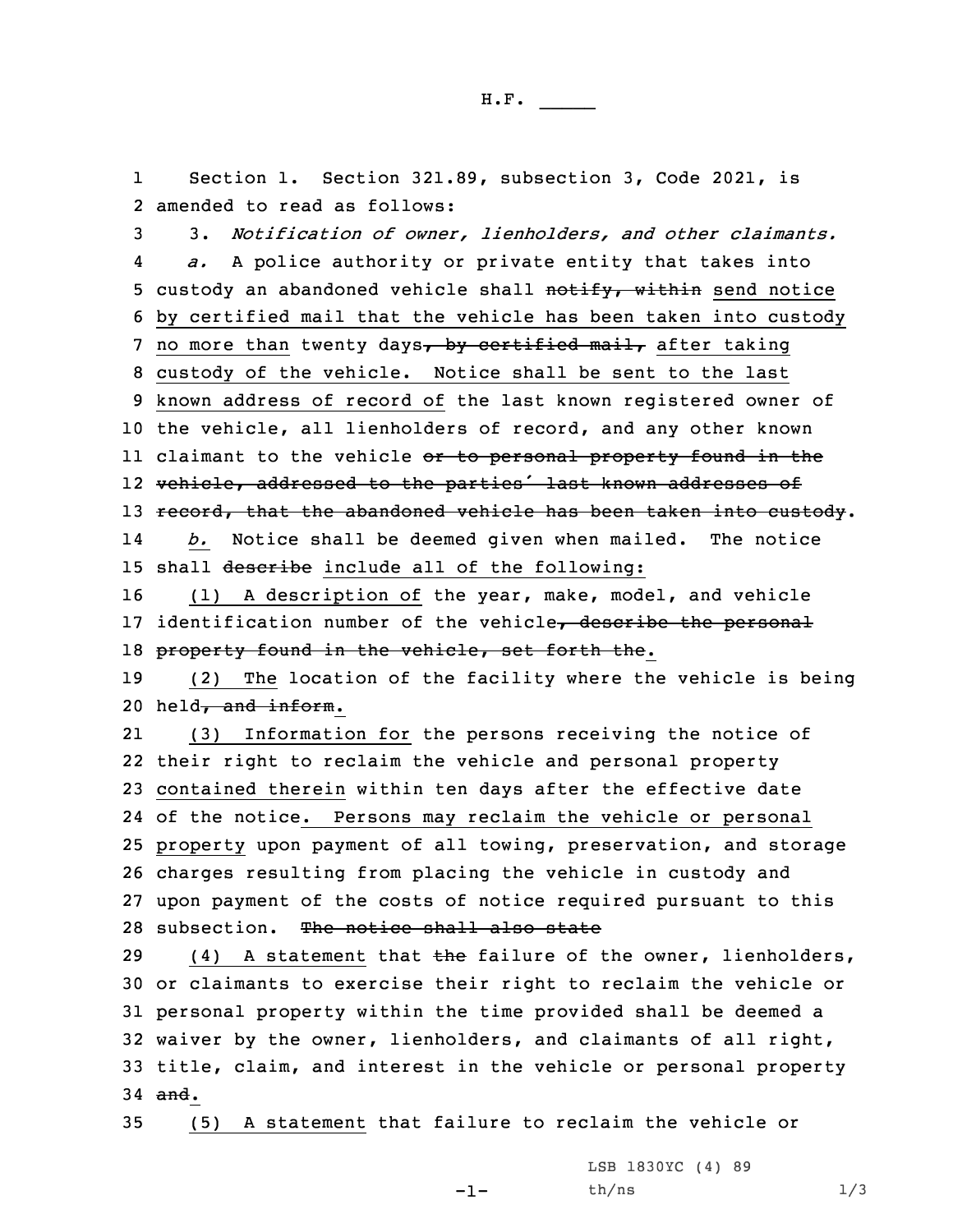H.F. \_\_\_\_\_

1 personal property is deemed consent for the police authority 2 or private entity to the sale of sell the vehicle at a public 3 auction or disposal dispose of the vehicle to a demolisher 4 and to <del>disposal</del> dispose of the personal property by sale or 5 destruction.

 *c.* If the abandoned vehicle was taken into custody by <sup>a</sup> private entity without <sup>a</sup> police authority's initiative, the notice shall state that the private entity may claim <sup>a</sup> garagekeeper's lien as described in section 321.90, subsection 1, and may proceed to sell or dispose of the vehicle.

11 *d.* If the abandoned vehicle was taken into custody by <sup>a</sup> police authority or by <sup>a</sup> private entity hired by <sup>a</sup> police authority, the notice shall state that any person claiming rightful possession of the vehicle or personal property who disputes the planned disposition of the vehicle or personal property by the police authority or private entity or of the assessment of fees and charges provided by this [section](https://www.legis.iowa.gov/docs/code/2021/321.89.pdf) may ask for an evidentiary hearing before the police authority to contest those matters.

 *e.* If the persons receiving notice do not ask for <sup>a</sup> hearing or exercise their right to reclaim the vehicle or personal property within the ten-day reclaiming period, the owner, lienholders, or claimants shall no longer have any right, title, claim, or interest in or to the vehicle or the personal property.

 *f.* <sup>A</sup> court in any case in law or equity shall not recognize any right, title, claim, or interest of the owner, lienholders, or claimants after the expiration of the ten-day reclaiming 29 period.

 *b. g.* If it is impossible to determine with reasonable 31 certainty the identity identities and addresses of the last registered owner and all lienholders, notice by one publication in one newspaper of general circulation in the area where the vehicle was abandoned shall be sufficient to meet all requirements of notice under this [section](https://www.legis.iowa.gov/docs/code/2021/321.89.pdf). The published

 $-2-$ 

LSB 1830YC (4) 89  $th/ns$  2/3